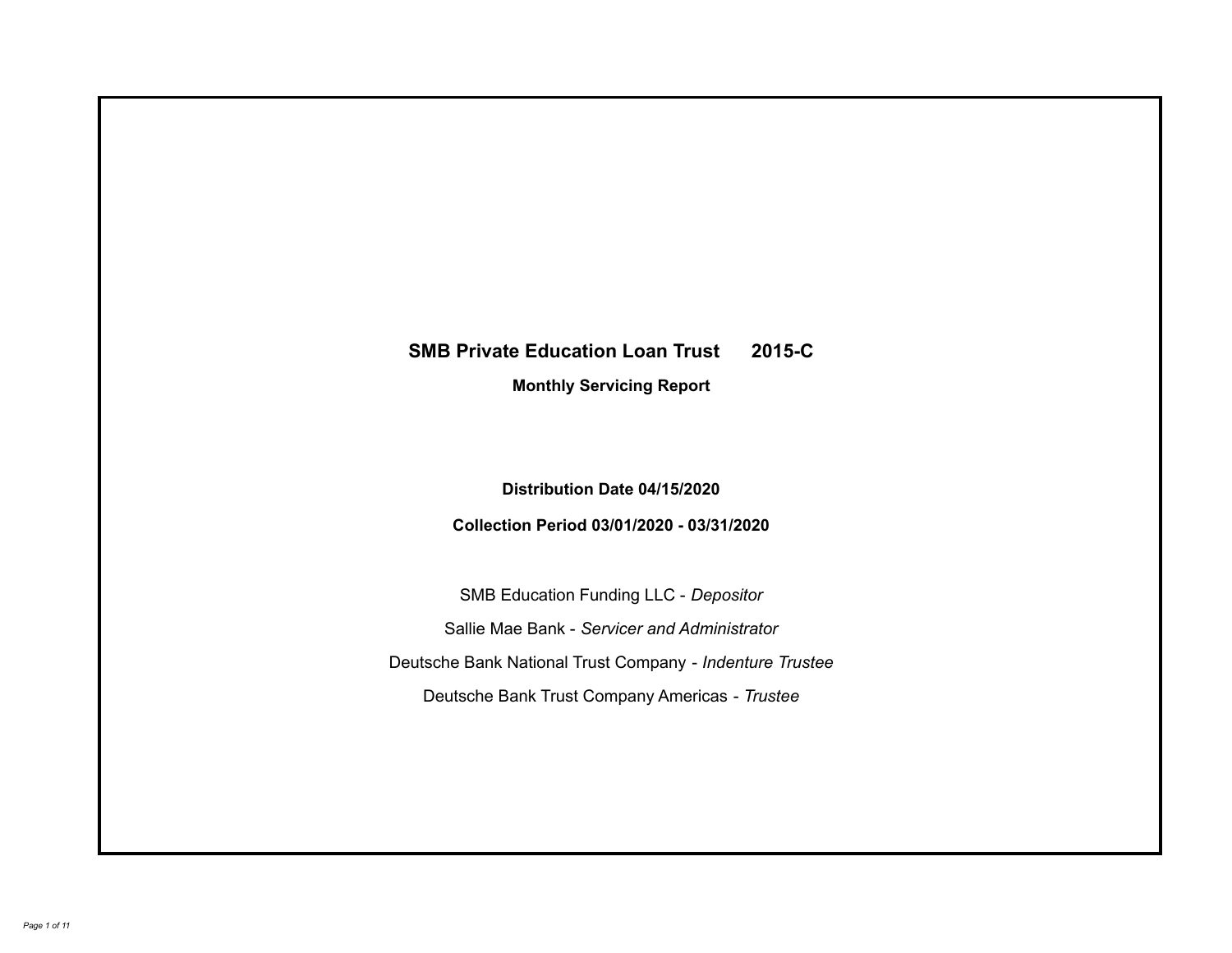| A            | <b>Student Loan Portfolio Characteristics</b>   |                                              | Settlement Date<br>10/27/2015 | 02/29/2020       | 03/31/2020       |
|--------------|-------------------------------------------------|----------------------------------------------|-------------------------------|------------------|------------------|
|              | <b>Principal Balance</b>                        |                                              | \$693,787,197.00              | \$340,277,595.73 | \$333,192,941.48 |
|              | Interest to be Capitalized Balance              |                                              | 55,852,621.68                 | 11,546,357.25    | 11,405,399.22    |
|              | Pool Balance                                    |                                              | \$749,639,818.68              | \$351,823,952.98 | \$344,598,340.70 |
|              | Weighted Average Coupon (WAC)                   |                                              |                               |                  |                  |
|              |                                                 | WAC1 (Contractual Interest Rate on the Loan) | 8.28%                         | 8.85%            | 8.32%            |
|              | WAC2 (Average of Applicable Interest Rate)      |                                              | 8.28%                         | 8.80%            | 8.27%            |
|              | WAC3 (Average of Actual Interest Rate)          |                                              | 8.22%                         | 8.72%            | 8.19%            |
|              | Weighted Average Remaining Term                 |                                              | 127.00                        | 125.09           | 125.59           |
|              | Number of Loans<br>Number of Borrowers          |                                              | 65,154<br>45,614              | 32,095<br>23,143 | 31,402<br>22,668 |
|              | Pool Factor                                     |                                              |                               | 0.469323993      | 0.459685214      |
|              | Since Issued Total Constant Prepayment Rate (1) |                                              |                               | 9.98%            | 9.99%            |
| В            | <b>Debt Securities</b>                          | <b>Cusip/Isin</b>                            | 03/16/2020                    |                  | 04/15/2020       |
|              | A <sub>2</sub> A                                | 78448RAB2                                    | \$68,287,592.15               |                  | \$64,877,197.30  |
|              | A <sub>2</sub> B                                | 78448RAC0                                    | \$32,989,174.94               |                  | \$31,341,641.19  |
|              | A <sub>3</sub>                                  | 78448RAD8                                    | \$75,000,000.00               |                  | \$75,000,000.00  |
|              | B                                               | 78448RAE6                                    | \$70,000,000.00               |                  | \$70,000,000.00  |
|              | C                                               | 78448RAF3                                    | \$50,000,000.00               |                  | \$50,000,000.00  |
|              |                                                 |                                              |                               |                  |                  |
| $\mathsf{C}$ | <b>Certificates</b>                             | <b>Cusip/Isin</b>                            | 03/16/2020                    |                  | 04/15/2020       |
|              | Residual                                        | 78448R106                                    | \$100,000.00                  |                  | \$100,000.00     |
|              |                                                 |                                              |                               |                  |                  |
| D            | <b>Account Balances</b>                         |                                              | 03/16/2020                    |                  | 04/15/2020       |
|              | Reserve Account Balance                         |                                              | \$1,884,455.00                |                  | \$1,884,455.00   |
|              |                                                 |                                              |                               |                  |                  |
| Е            | <b>Asset / Liability</b>                        |                                              | 03/16/2020                    |                  | 04/15/2020       |
|              | Overcollateralization Percentage                |                                              | 15.79%                        |                  | 15.49%           |
|              | Specified Overcollateralization Amount          |                                              | \$105,547,185.89              |                  | \$103,379,502.21 |
|              | Actual Overcollateralization Amount             |                                              | \$55,547,185.89               |                  | \$53,379,502.21  |

(1) For additional information, see 'Since Issued CPR Methodology' found on page 11 of this report.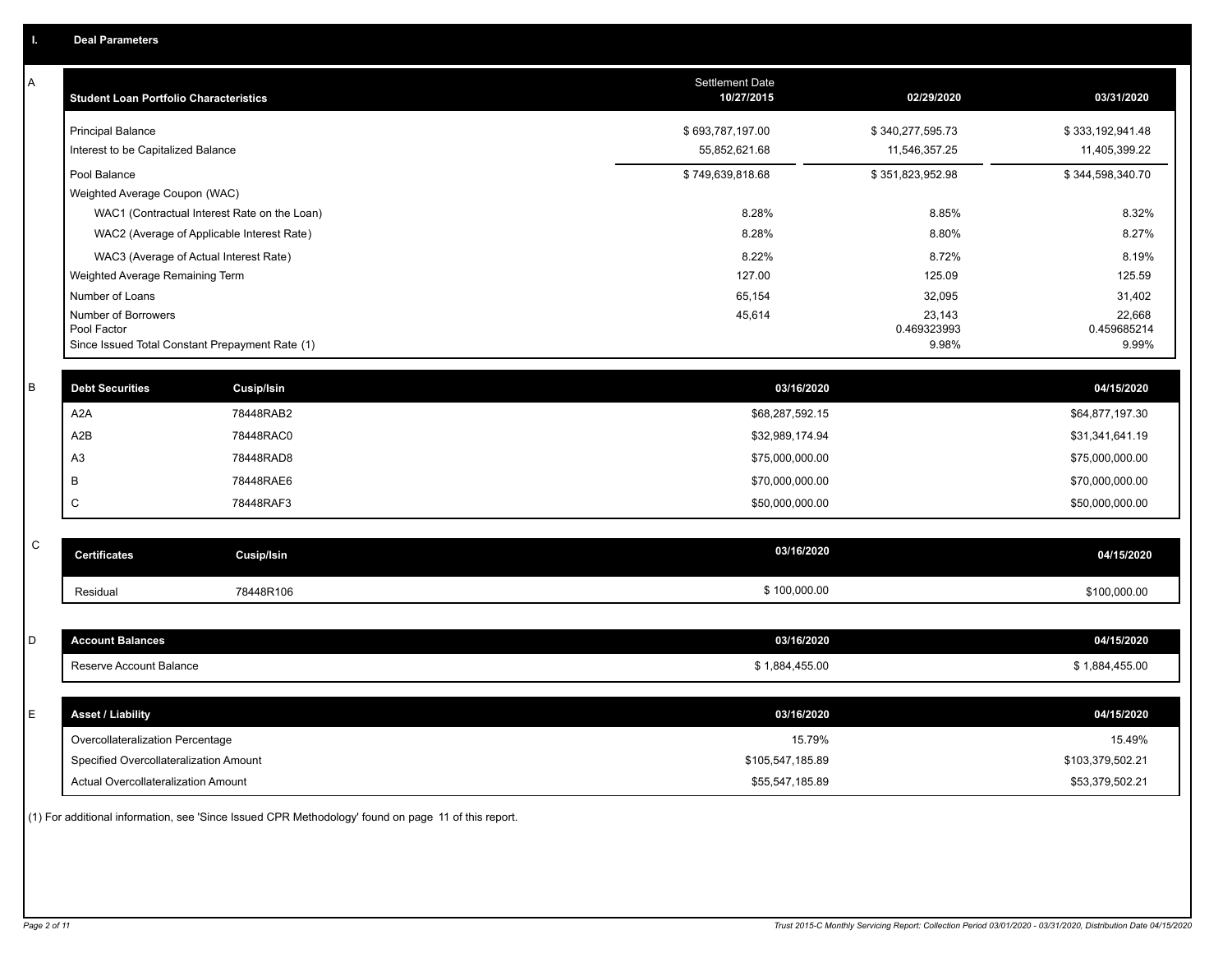# **II. 2015-C Trust Activity 03/01/2020 through 03/31/2020**

| <b>Borrower Principal</b><br>6,857,136.01                                       |  |
|---------------------------------------------------------------------------------|--|
| 0.00<br><b>Consolidation Activity Principal</b>                                 |  |
| Seller Principal Reimbursement<br>(688.21)                                      |  |
| 0.00<br>Servicer Principal Reimbursement                                        |  |
| 0.00<br>Delinquent Principal Purchases by Servicer                              |  |
| 0.00<br><b>Other Principal Deposits</b>                                         |  |
| \$6,856,447.80<br><b>Total Principal Receipts</b>                               |  |
| B<br><b>Student Loan Interest Receipts</b>                                      |  |
| <b>Borrower Interest</b><br>1,735,299.62                                        |  |
| 0.00<br><b>Consolidation Activity Interest</b>                                  |  |
| Seller Interest Reimbursement<br>(34.28)                                        |  |
| Servicer Interest Reimbursement<br>0.00                                         |  |
| 0.00<br>Delinquent Interest Purchases by Servicer                               |  |
| <b>Other Interest Deposits</b><br>0.00                                          |  |
| \$1,735,265.34<br><b>Total Interest Receipts</b>                                |  |
| C<br><b>Recoveries on Realized Losses</b><br>\$171,954.60                       |  |
| D<br><b>Investment Income</b><br>\$7,033.36                                     |  |
| Е<br><b>Funds Borrowed from Next Collection Period</b><br>\$0.00                |  |
| F<br>\$0.00<br><b>Funds Repaid from Prior Collection Period</b>                 |  |
| G<br>\$0.00<br><b>Loan Sale or Purchase Proceeds</b>                            |  |
| \$0.00<br>H<br>Initial Deposits to Distribution Account                         |  |
| \$0.00<br><b>Excess Transferred from Other Accounts</b>                         |  |
| J<br><b>Borrower Benefit Reimbursements</b><br>\$0.00                           |  |
| <b>Other Deposits</b><br>\$0.00<br>Κ                                            |  |
| L<br><b>Other Fees Collected</b><br>\$0.00                                      |  |
| М<br><b>AVAILABLE FUNDS</b><br>\$8,770,701.10                                   |  |
| N<br>Non-Cash Principal Activity During Collection Period<br>\$(228, 206.45)    |  |
| O<br>Aggregate Purchased Amounts by the Depositor, Servicer or Seller<br>\$0.00 |  |
| P<br>\$0.00<br>Aggregate Loan Substitutions                                     |  |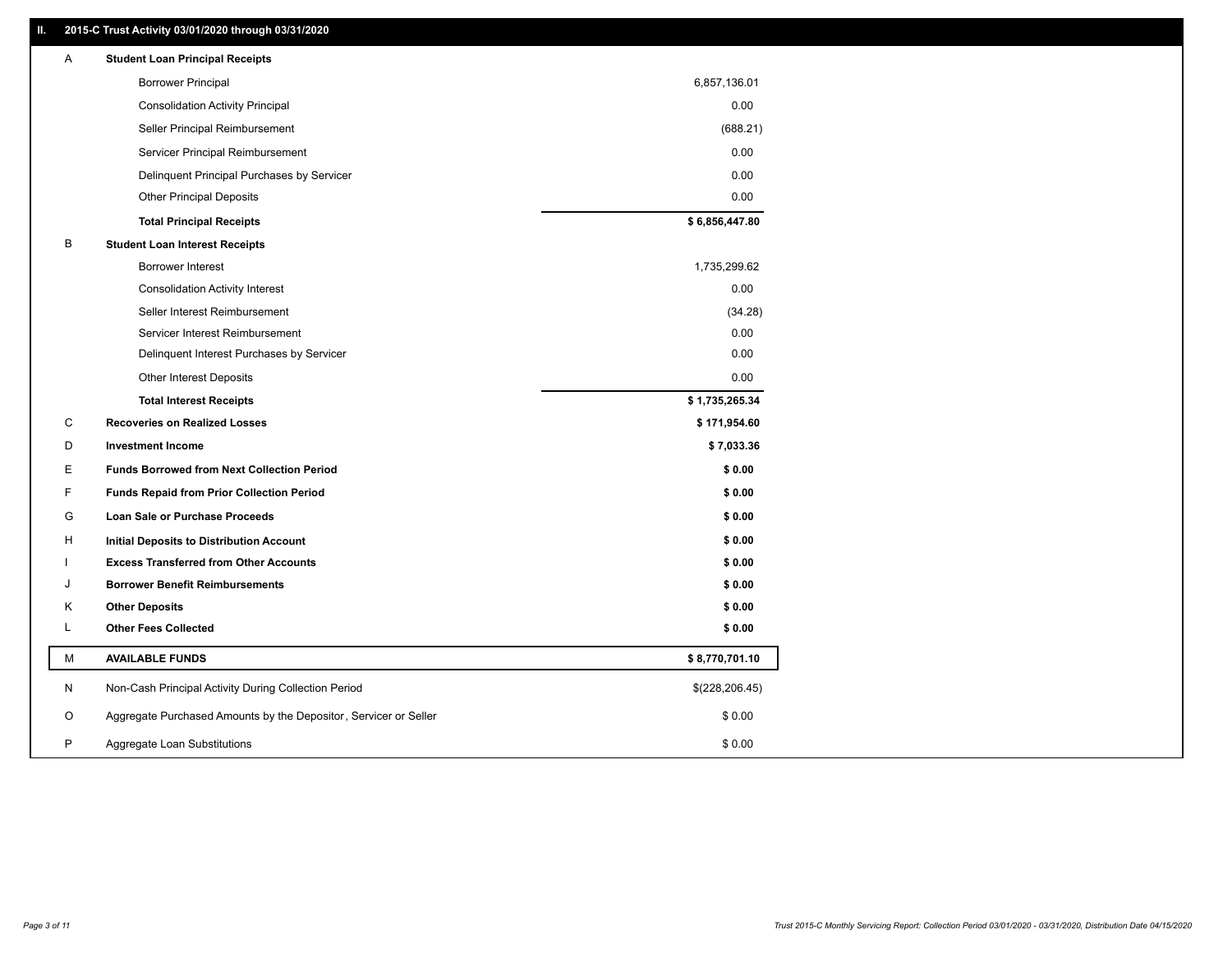|                   |                       |                          |         |                                                           | <b>Loans by Repayment Status</b> |                            |                          |         |                                                           |                |                            |
|-------------------|-----------------------|--------------------------|---------|-----------------------------------------------------------|----------------------------------|----------------------------|--------------------------|---------|-----------------------------------------------------------|----------------|----------------------------|
|                   |                       |                          |         | 03/31/2020                                                |                                  |                            |                          |         | 02/29/2020                                                |                |                            |
|                   |                       | <b>Wtd Avg</b><br>Coupon | # Loans | Principal and<br><b>Interest Accrued</b><br>to Capitalize | % of Principal                   | % of Loans in<br>Repay (1) | <b>Wtd Avg</b><br>Coupon | # Loans | Principal and<br><b>Interest Accrued</b><br>to Capitalize | % of Principal | % of Loans in<br>Repay (1) |
| INTERIM:          | IN SCHOOL             | 9.49%                    | 666     | \$10,110,824.10                                           | 2.934%                           | $-$ %                      | 10.02%                   | 660     | \$10,100,302.90                                           | 2.871%         | $-$ %                      |
|                   | GRACE                 | 9.27%                    | 154     | \$2,729,399.64                                            | 0.792%                           | $-$ %                      | 9.90%                    | 200     | \$3,229,564.34                                            | 0.918%         | $-$ %                      |
|                   | <b>DEFERMENT</b>      | 9.17%                    | 2,240   | \$31,279,979.30                                           | 9.077%                           | $-$ %                      | 9.67%                    | 2,220   | \$30,867,305.53                                           | 8.774%         | $-$ %                      |
| <b>REPAYMENT:</b> | <b>CURRENT</b>        | 8.04%                    | 25,529  | \$260,310,851.50                                          | 75.540%                          | 86.632%                    | 8.51%                    | 27,003  | \$278,316,368.55                                          | 79.107%        | 90.472%                    |
|                   | 31-60 DAYS DELINQUENT | 8.04%                    | 556     | \$7,834,315.90                                            | 2.273%                           | 2.607%                     | 8.77%                    | 573     | \$7,679,541.49                                            | 2.183%         | 2.496%                     |
|                   | 61-90 DAYS DELINQUENT | 7.86%                    | 320     | \$4,671,175.09                                            | 1.356%                           | 1.555%                     | 8.63%                    | 285     | \$4,215,726.43                                            | 1.198%         | 1.370%                     |
|                   | > 90 DAYS DELINQUENT  | 9.37%                    | 174     | \$2,592,406.09                                            | 0.752%                           | 0.863%                     | 9.66%                    | 187     | \$3,162,546.92                                            | 0.899%         | 1.028%                     |
|                   | FORBEARANCE           | 7.94%                    | 1,763   | \$25,069,389.08                                           | 7.275%                           | 8.343%                     | 9.30%                    | 967     | \$14,252,596.82                                           | 4.051%         | 4.633%                     |
| <b>TOTAL</b>      |                       |                          | 31,402  | \$344,598,340.70                                          | 100.00%                          | 100.00%                    |                          | 32,095  | \$351,823,952.98                                          | 100.00%        | 100.00%                    |

Percentages may not total 100% due to rounding  $\star$ 

1 Loans classified in "Repayment" include any loan for which interim interest only, \$25 fixed payments or full principal and interest payments are due.

|                     |                                                                                                                                                                                |                          |         |                                                                  | <b>Loans by Borrower Status</b> |                                |                          |         |                                                           |                |                                |
|---------------------|--------------------------------------------------------------------------------------------------------------------------------------------------------------------------------|--------------------------|---------|------------------------------------------------------------------|---------------------------------|--------------------------------|--------------------------|---------|-----------------------------------------------------------|----------------|--------------------------------|
|                     |                                                                                                                                                                                |                          |         | 03/31/2020                                                       |                                 |                                |                          |         | 02/29/2020                                                |                |                                |
|                     |                                                                                                                                                                                | <b>Wtd Avg</b><br>Coupon | # Loans | <b>Principal and</b><br><b>Interest Accrued</b><br>to Capitalize | % of Principal                  | % of Loans in<br>P&I Repay (2) | <b>Wtd Avg</b><br>Coupon | # Loans | Principal and<br><b>Interest Accrued</b><br>to Capitalize | % of Principal | % of Loans in<br>P&I Repay (2) |
| INTERIM:            | IN SCHOOL                                                                                                                                                                      | 9.32%                    | 1,174   | \$18,341,868.18                                                  | 5.323%                          | $-$ %                          | 9.84%                    | 1,180   | \$18,378,608.12                                           | 5.224%         | $-$ %                          |
|                     | GRACE                                                                                                                                                                          | 9.14%                    | 296     | \$4,818,613.88                                                   | 1.398%                          | $-$ %                          | 9.70%                    | 382     | \$5,698,685.14                                            | 1.620%         | $-$ %                          |
|                     | <b>DEFERMENT</b>                                                                                                                                                               | 8.95%                    | 3,863   | \$51,378,516.10                                                  | 14.910%                         | $-$ %                          | 9.46%                    | 3,863   | \$51,314,573.09                                           | 14.585%        | $-$ %                          |
| P&I REPAYMENT:      | <b>CURRENT</b>                                                                                                                                                                 | 7.94%                    | 23,272  | \$230,061,773.30                                                 | 66.762%                         | 85.189%                        | 8.41%                    | 24,675  | \$247,363,902.05                                          | 70.309%        | 89.485%                        |
|                     | 31-60 DAYS DELINQUENT                                                                                                                                                          | 8.03%                    | 542     | \$7,702,538.84                                                   | 2.235%                          | 2.852%                         | 8.77%                    | 560     | \$7,505,153.27                                            | 2.133%         | 2.715%                         |
|                     | 61-90 DAYS DELINQUENT                                                                                                                                                          | 7.86%                    | 320     | \$4,671,175.09                                                   | 1.356%                          | 1.730%                         | 8.61%                    | 281     | \$4,147,887.57                                            | 1.179%         | 1.501%                         |
|                     | > 90 DAYS DELINQUENT                                                                                                                                                           | 9.37%                    | 172     | \$2,554,466.23                                                   | 0.741%                          | 0.946%                         | 9.66%                    | 187     | \$3,162,546.92                                            | 0.899%         | 1.144%                         |
|                     | FORBEARANCE                                                                                                                                                                    | 7.94%                    | 1,763   | \$25,069,389.08                                                  | 7.275%                          | 9.283%                         | 9.30%                    | 967     | \$14,252,596.82                                           | 4.051%         | 5.156%                         |
| <b>TOTAL</b><br>$*$ | Percentages may not total 100% due to rounding<br>2 Loans classified in "P&I Repayment" includes only those loans for which scheduled principal and interest payments are due. |                          | 31,402  | \$344,598,340.70                                                 | 100.00%                         | 100.00%                        |                          | 32,095  | \$351,823,952.98                                          | 100.00%        | 100.00%                        |

WAC reflects WAC3 To conform with company standard reporting these sections now include Princial and Interest Accrued to Capitalize .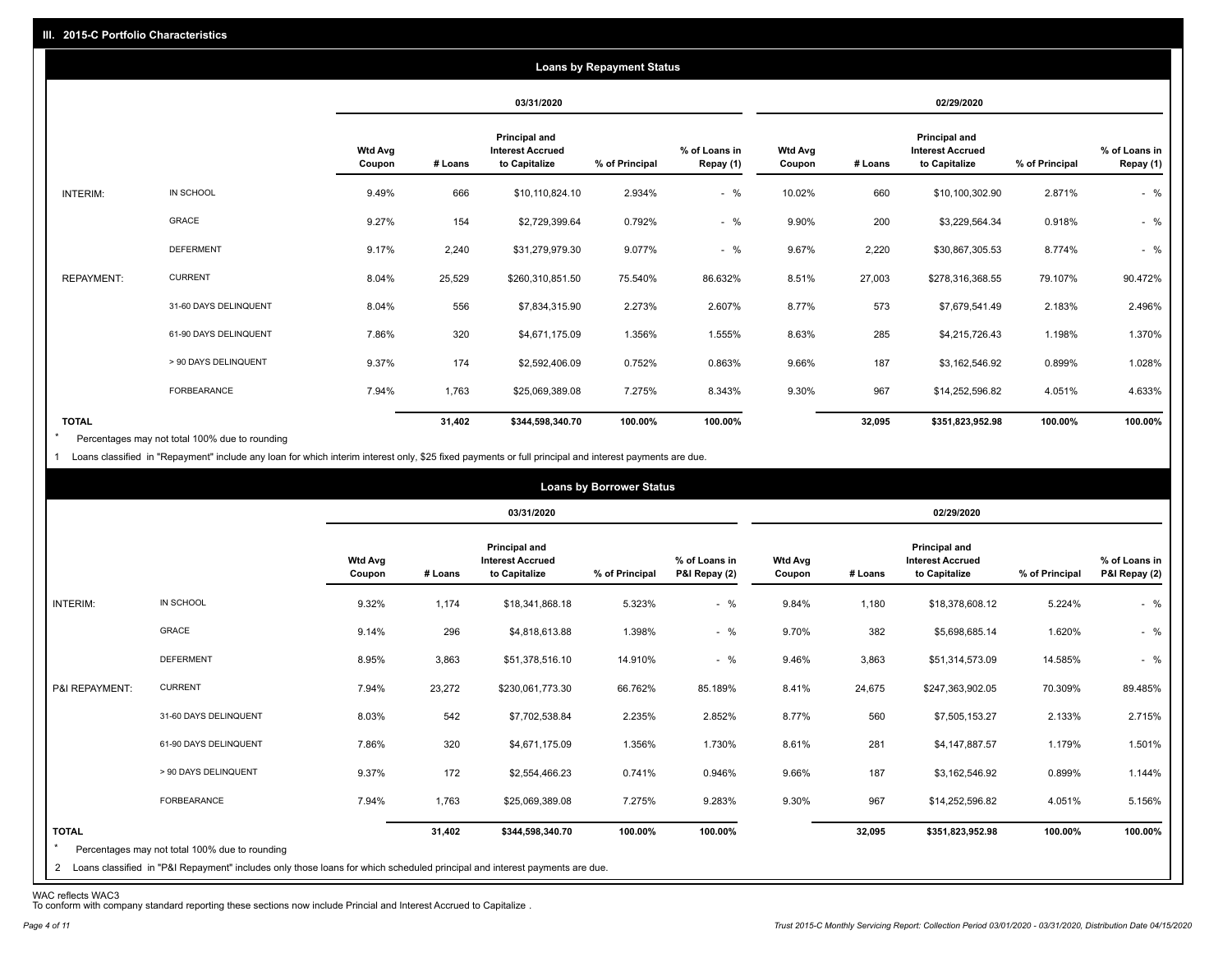|                                                                                                  | 3/31/2020        | 2/29/2020        |  |
|--------------------------------------------------------------------------------------------------|------------------|------------------|--|
| Pool Balance                                                                                     | \$344,598,340.70 | \$351,823,952.98 |  |
| Total # Loans                                                                                    | 31,402           | 32,095           |  |
| Total # Borrowers                                                                                | 22,668           | 23,143           |  |
| Weighted Average Coupon                                                                          | 8.27%            | 8.80%            |  |
| Weighted Average Remaining Term                                                                  | 125.59           | 125.09           |  |
| Percent of Pool - Cosigned                                                                       | 93.5%            | 93.5%            |  |
| Percent of Pool - Non Cosigned                                                                   | 6.5%             | 6.5%             |  |
| Borrower Interest Accrued for Period                                                             | \$2,440,638.58   | \$2,454,477.81   |  |
| Outstanding Borrower Interest Accrued                                                            | \$14,013,930.02  | \$14,053,649.40  |  |
| Gross Principal Realized Loss - Periodic *                                                       | \$893,334.30     | \$1,068,385.82   |  |
| Gross Principal Realized Loss - Cumulative *                                                     | \$29,739,516.96  | \$28,846,182.66  |  |
| Recoveries on Realized Losses - Periodic                                                         | \$171,954.60     | \$78,996.41      |  |
| Recoveries on Realized Losses - Cumulative                                                       | \$4,569,254.77   | \$4,397,300.17   |  |
| Net Losses - Periodic                                                                            | \$721,379.70     | \$989,389.41     |  |
| Net Losses - Cumulative                                                                          | \$25,170,262.19  | \$24,448,882.49  |  |
| Non-Cash Principal Activity - Capitalized Interest                                               | \$669,860.13     | \$605,638.61     |  |
| Since Issued Total Constant Prepayment Rate (CPR) (1)                                            | 9.99%            | 9.98%            |  |
| <b>Loan Substitutions</b>                                                                        | \$0.00           | \$0.00           |  |
| <b>Cumulative Loan Substitutions</b>                                                             | \$0.00           | \$0.00           |  |
| <b>Unpaid Servicing Fees</b>                                                                     | \$0.00           | \$0.00           |  |
| <b>Unpaid Administration Fees</b>                                                                | \$0.00           | \$0.00           |  |
| <b>Unpaid Carryover Servicing Fees</b>                                                           | \$0.00           | \$0.00           |  |
| Note Interest Shortfall                                                                          | \$0.00           | \$0.00           |  |
| Loans in Modification                                                                            | \$43,426,906.72  | \$43,153,928.13  |  |
| % of Loans in Modification as a % of Loans in Repayment (P&I)                                    | 17.73%           | 16.46%           |  |
|                                                                                                  |                  |                  |  |
| % Annualized Gross Principal Realized Loss - Periodic as a %<br>of Loans in Repayment (P&I) * 12 | 4.38%            | 4.89%            |  |
| % Gross Principal Realized Loss - Cumulative as a % of                                           |                  |                  |  |
| Original Pool Balance                                                                            | 3.97%            | 3.85%            |  |

\* In accordance with the Servicer's current policies and procedures, after September 1, 2017 loans subject to bankruptcy claims generally will not be reported as a charged- off unless and until they are delinquent for 120

(1) For additional information, see 'Since Issued CPR Methodology' found on page 11 of this report.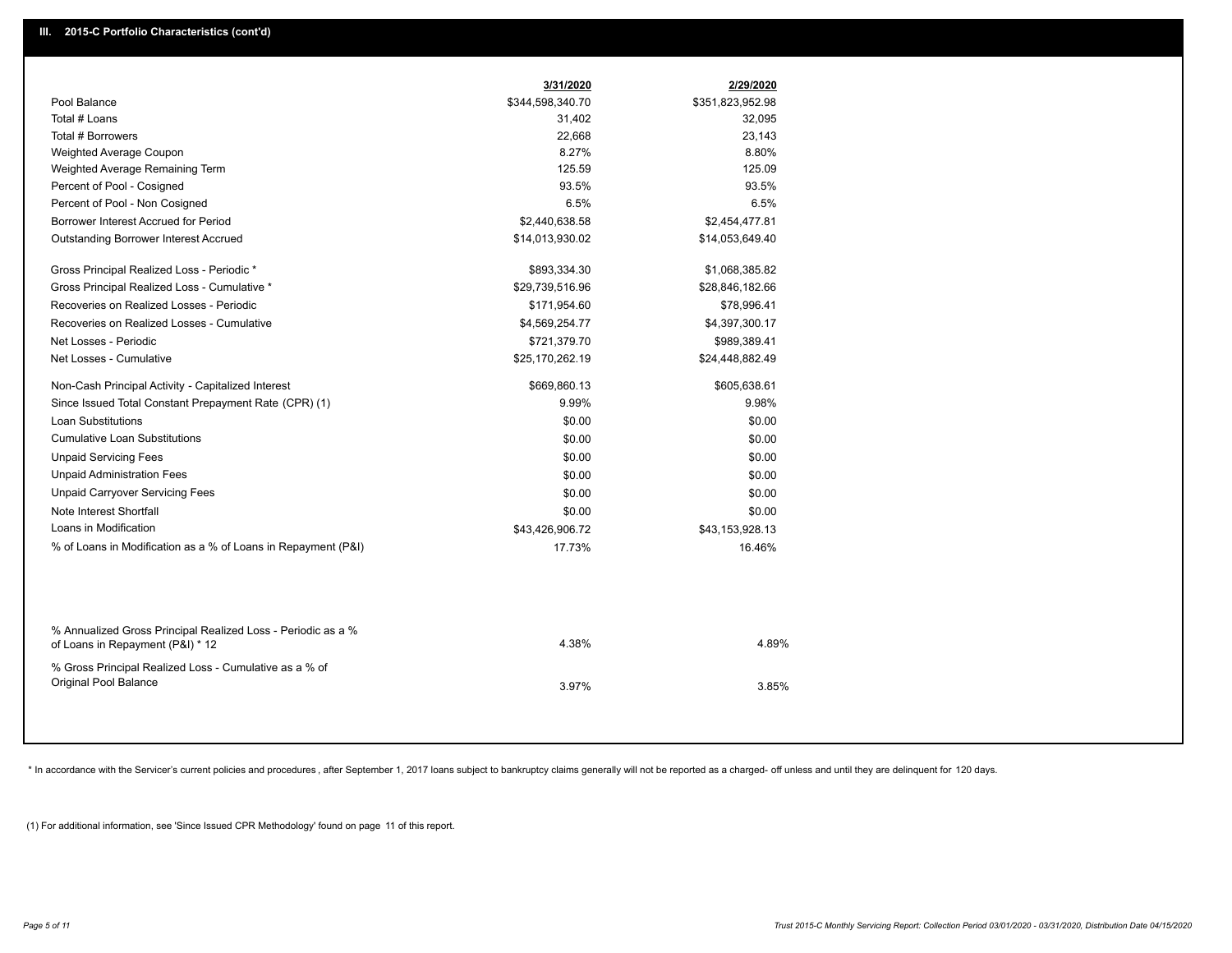#### **Loan Program**  A

|                                    | Weighted<br><b>Average Coupon</b> | # LOANS     | <b>\$ AMOUNT</b> | $%$ *    |
|------------------------------------|-----------------------------------|-------------|------------------|----------|
| - Smart Option Interest-Only Loans | 7.59%                             | 6,257       | \$44,794,840.04  | 12.999%  |
| - Smart Option Fixed Pay Loans     | 8.17%                             | 8,189       | \$106,284,380.09 | 30.843%  |
| - Smart Option Deferred Loans      | 8.35%                             | 16.956      | \$193,519,120.57 | 56.158%  |
| - Other Loan Programs              | $0.00\%$                          | $\sim$<br>υ | \$0.00           | 0.000%   |
| <b>Total</b>                       | 8.19%                             | 31,402      | \$344,598,340.70 | 100.000% |

\* Percentages may not total 100% due to rounding

B

C

**Index Type**

|                       | Weighted<br><b>Average Coupon</b> | # LOANS | <b>\$ AMOUNT</b> | $%$ *     |
|-----------------------|-----------------------------------|---------|------------------|-----------|
| - Fixed Rate Loans    | 7.12%                             | 7,902   | \$105,143,221.22 | 30.512%   |
| - LIBOR Indexed Loans | 8.66%                             | 23,500  | \$239,455,119.48 | 69.488%   |
| - Other Index Rates   | $0.00\%$                          |         | \$0.00           | $0.000\%$ |
| Total                 | 8.19%                             | 31,402  | \$344,598,340.70 | 100.000%  |

\* Percentages may not total 100% due to rounding

# **Weighted Average Recent FICO**

| (2)<br>Wtd Avg Recent FICO Band | # LOANS | <b>\$ AMOUNT</b> | $\frac{9}{6}$ * |
|---------------------------------|---------|------------------|-----------------|
| $0 - 639$                       | 2,967   | \$35,264,984.85  | 10.234%         |
| 640 - 669                       | 2,198   | \$25,162,040.77  | 7.302%          |
| 670 - 699                       | 3,464   | \$39,152,140.12  | 11.362%         |
| 700 - 739                       | 6,200   | \$70,395,438.59  | 20.428%         |
| $740 +$                         | 16,572  | \$174,608,971.70 | 50.670%         |
| $N/A$ <sub>(1)</sub>            |         | \$14,764.67      | 0.004%          |
| <b>Total</b>                    | 31,402  | \$344,598,340.70 | 100.000%        |

WAC reflects WAC3

To conform with company standard reporting these sections now include Princial and Interest Accrued to Capitalize .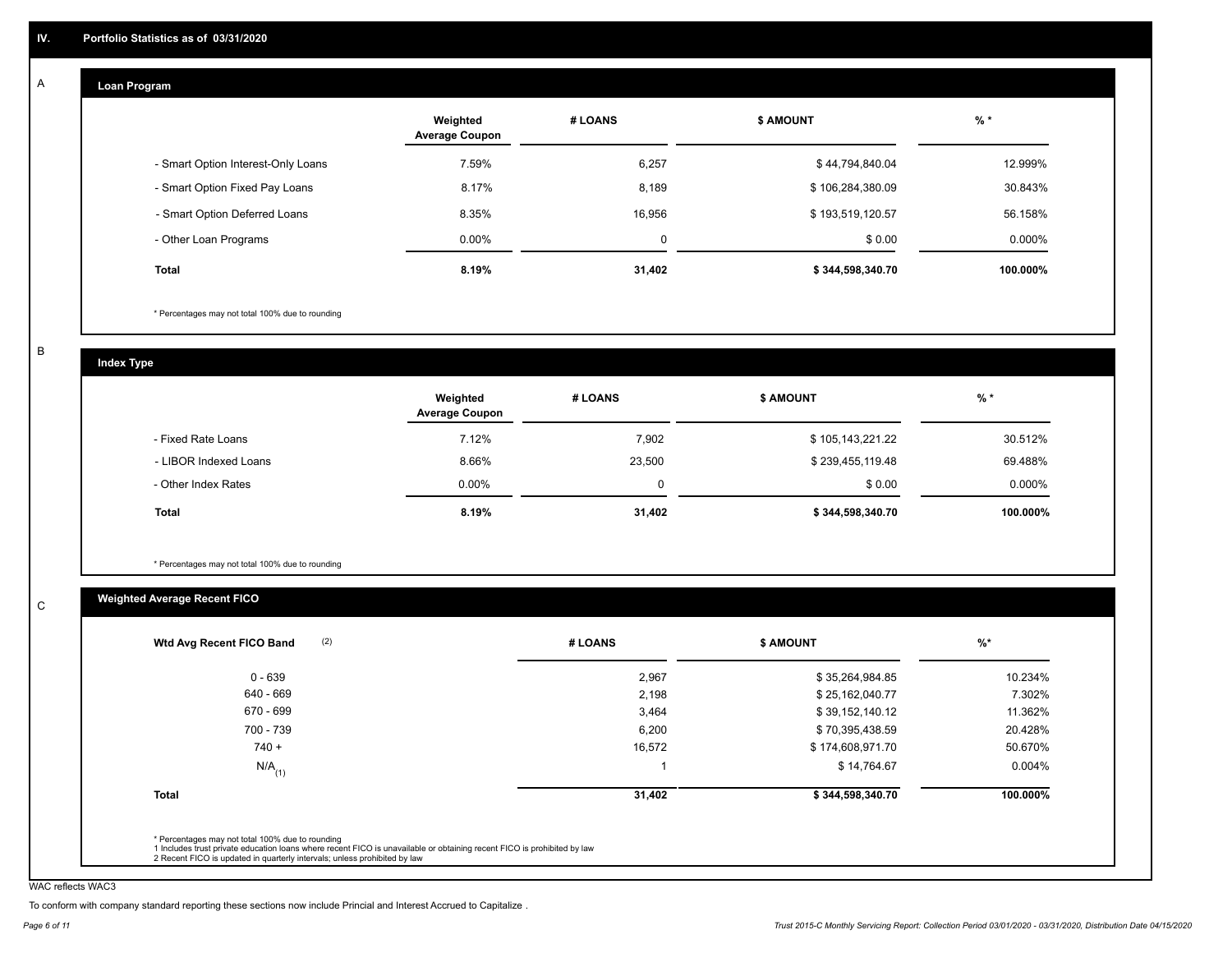| V. |       | 2015-C Reserve Account and Principal Distribution Calculations                             |                  |  |
|----|-------|--------------------------------------------------------------------------------------------|------------------|--|
| А. |       | <b>Reserve Account</b>                                                                     |                  |  |
|    |       | Specified Reserve Account Balance                                                          | \$1,884,455.00   |  |
|    |       | Actual Reserve Account Balance                                                             | \$1,884,455.00   |  |
| В. |       | <b>Principal Distribution Amount</b>                                                       |                  |  |
|    | i.    | Class A Notes Outstanding                                                                  | \$176,276,767.09 |  |
|    | ji.   | Pool Balance                                                                               | \$344,598,340.70 |  |
|    | iii.  | First Priority Principal Distribution Amount (i - ii)                                      | \$0.00           |  |
|    | iv.   | Class A and B Notes Outstanding                                                            | \$246,276,767.09 |  |
|    | v.    | First Priority Principal Distribution Amount                                               | \$0.00           |  |
|    | vi.   | Pool Balance                                                                               | \$344,598,340.70 |  |
|    | vii.  | Specified Overcollateralization Amount                                                     | \$103,379,502.21 |  |
|    | viii. | Available Funds (after payment of waterfall items A through H)                             | \$7,762,697.22   |  |
|    | ix.   | <b>Class C Notes Outstanding</b>                                                           | \$50,000,000.00  |  |
|    | x.    | Regular Principal Distribution Amount (if (iv > 0, (iv - v) - (vi - vii), min(viii, ix))   | \$5,057,928.60   |  |
|    |       |                                                                                            |                  |  |
|    | xi.   | Pool Balance                                                                               | \$344,598,340.70 |  |
|    | XII.  | 10% of Initial Pool Balance                                                                | \$74,963,981.87  |  |
|    | xiii. | First Priority Principal Distribution Amount                                               | \$0.00           |  |
|    | XIV.  | Regular Principal Distribution Amount                                                      | \$5,057,928.60   |  |
|    | XV.   | Available Funds (after payment of waterfall items A through J)                             | \$2,704,768.62   |  |
|    |       | xvi. Additional Principal Distribution Amount (if(ix $\lt$ = x, min(xv, xi - xiii - xiv))) | \$0.00           |  |
|    |       |                                                                                            |                  |  |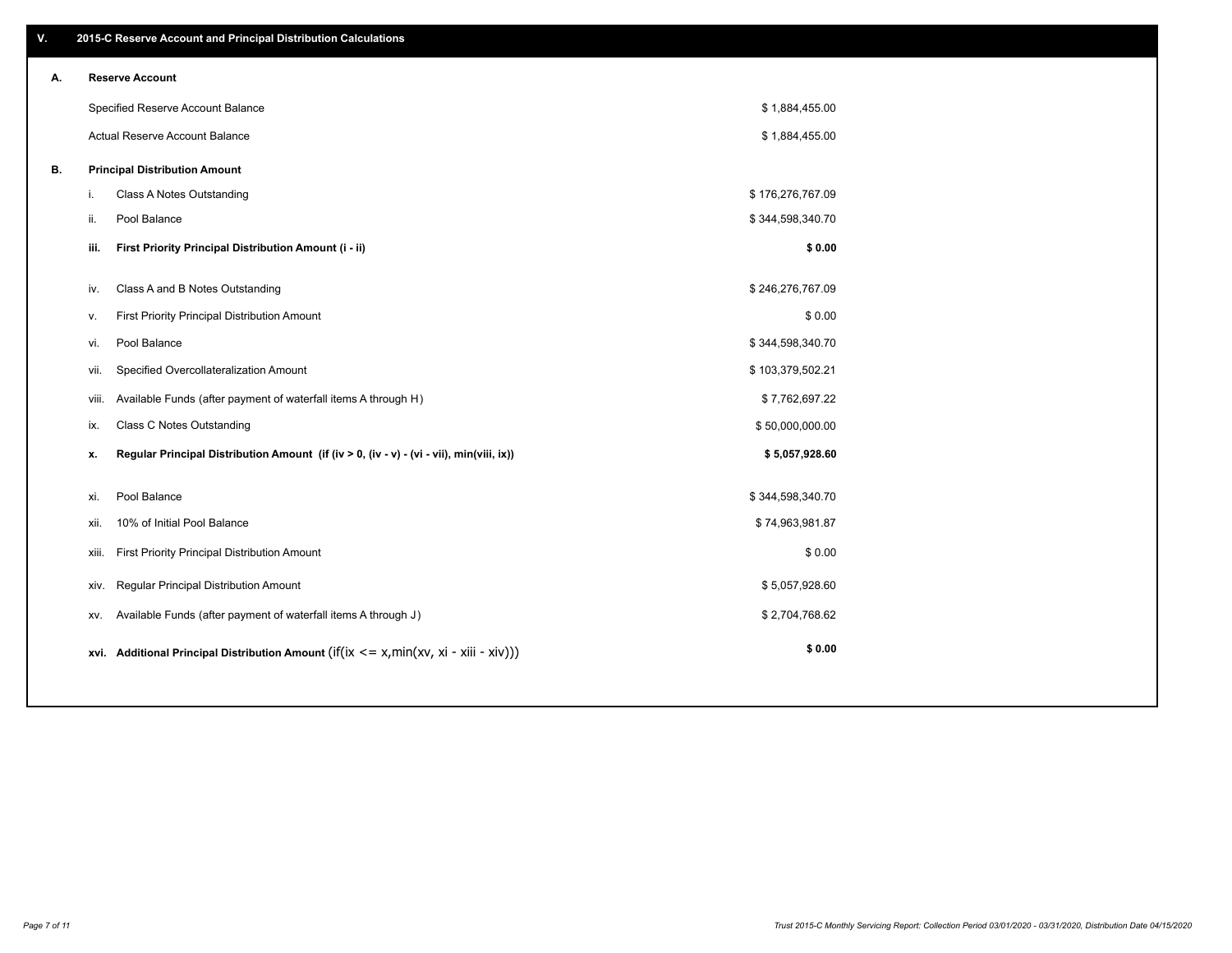|    |                                                         | Paid           | <b>Funds Balance</b> |
|----|---------------------------------------------------------|----------------|----------------------|
|    | <b>Total Available Funds</b>                            |                | \$8,770,701.10       |
| Α  | <b>Trustee Fees</b>                                     | \$0.00         | \$8,770,701.10       |
| В  | <b>Servicing Fees</b>                                   | \$227,739.09   | \$8,542,962.01       |
| C  | i. Administration Fees                                  | \$8,333.00     | \$8,534,629.01       |
|    | ii. Unreimbursed Administrator Advances plus any Unpaid | \$0.00         | \$8,534,629.01       |
| D  | Class A Noteholders Interest Distribution Amount        | \$380,265.12   | \$8,154,363.89       |
| Е  | First Priority Principal Payment                        | \$0.00         | \$8,154,363.89       |
| F. | Class B Noteholders Interest Distribution Amount        | \$204,166.67   | \$7,950,197.22       |
| G  | Class C Noteholders Interest Distribution Amount        | \$187,500.00   | \$7,762,697.22       |
| H  | Reinstatement Reserve Account                           | \$0.00         | \$7,762,697.22       |
|    | Regular Principal Distribution                          | \$5,057,928.60 | \$2,704,768.62       |
| J  | <b>Carryover Servicing Fees</b>                         | \$0.00         | \$2,704,768.62       |
| Κ  | Additional Principal Distribution Amount                | \$0.00         | \$2,704,768.62       |
| L  | Unpaid Expenses of Trustee                              | \$0.00         | \$2,704,768.62       |
| м  | Unpaid Expenses of Administrator                        | \$0.00         | \$2,704,768.62       |
| N  | Remaining Funds to the Residual Certificateholders      | \$2,704,768.62 | \$0.00               |

# **Waterfall Conditions**

|      | Pool Balance                                                                     | \$344,598,340.70 |  |
|------|----------------------------------------------------------------------------------|------------------|--|
| Ш.   | Class A and B Notes Outstanding                                                  | \$246,276,767.09 |  |
| iii. | Class C Noteholders' Interest Distribution Ratio (i / ii)                        | 139.92%          |  |
| iv.  | Minimum Ratio                                                                    | 110.00%          |  |
|      | Is the Class C Noteholders' Interest Distribution Condition Satisfied (iii > iv) | v                |  |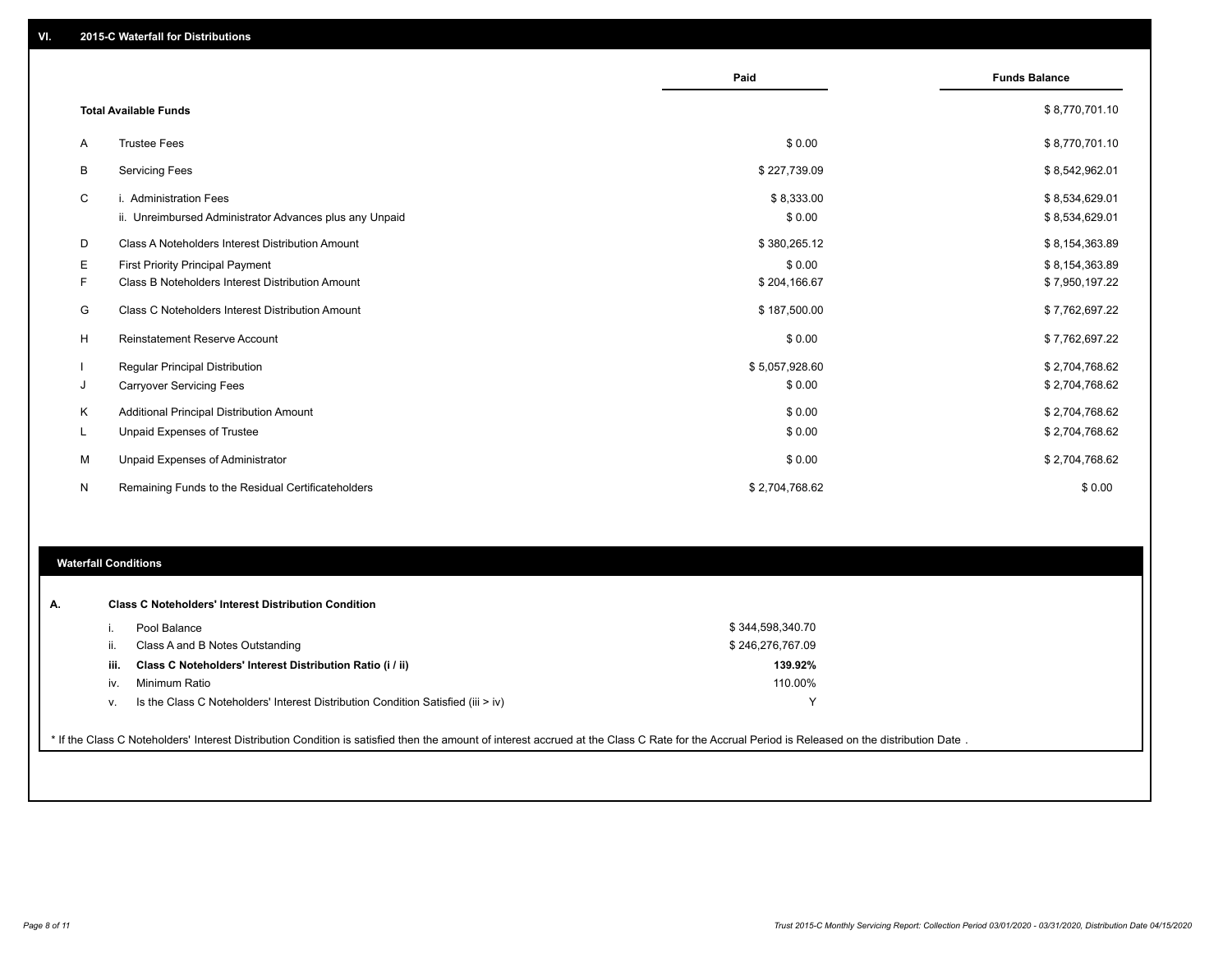# **VII. 2015-C Distributions**

| <b>Distribution Amounts</b>                                |                         |                         |                         |
|------------------------------------------------------------|-------------------------|-------------------------|-------------------------|
|                                                            | A <sub>2</sub> A        | A <sub>2</sub> B        | A <sub>3</sub>          |
| Cusip/Isin                                                 | 78448RAB2               | 78448RAC0               | 78448RAD8               |
| <b>Beginning Balance</b>                                   | \$68,287,592.15         | \$32,989,174.94         | \$75,000,000.00         |
| Index                                                      | <b>FIXED</b>            | <b>LIBOR</b>            | <b>LIBOR</b>            |
| Spread/Fixed Rate                                          | 2.75%                   | 1.40%                   | 1.95%                   |
| Record Date (Days Prior to Distribution)                   | 1 NEW YORK BUSINESS DAY | 1 NEW YORK BUSINESS DAY | 1 NEW YORK BUSINESS DAY |
| <b>Accrual Period Begin</b>                                | 3/15/2020               | 3/16/2020               | 3/16/2020               |
| <b>Accrual Period End</b>                                  | 4/15/2020               | 4/15/2020               | 4/15/2020               |
| Daycount Fraction                                          | 0.08333333              | 0.08333333              | 0.08333333              |
| Interest Rate*                                             | 2.75000%                | 2.10463%                | 2.65463%                |
| <b>Accrued Interest Factor</b>                             | 0.002291667             | 0.001753858             | 0.002212192             |
| <b>Current Interest Due</b>                                | \$156,492.40            | \$57,858.34             | \$165,914.38            |
| Interest Shortfall from Prior Period Plus Accrued Interest | $\mathsf{\$}$ -         | $\frac{1}{2}$           | $\frac{1}{2}$           |
| <b>Total Interest Due</b>                                  | \$156,492.40            | \$57,858.34             | \$165,914.38            |
| <b>Interest Paid</b>                                       | \$156,492.40            | \$57,858.34             | \$165,914.38            |
| Interest Shortfall                                         | $\mathsf{\$}$ -         | $\mathsf{\$}$ -         | $\mathsf{\$}$ -         |
| <b>Principal Paid</b>                                      | \$3,410,394.85          | \$1,647,533.75          | $\mathsf{\$}$ -         |
| <b>Ending Principal Balance</b>                            | \$64,877,197.30         | \$31,341,641.19         | \$75,000,000.00         |
| Paydown Factor                                             | 0.016475337             | 0.016475338             | 0.000000000             |
| <b>Ending Balance Factor</b>                               | 0.313416412             | 0.313416412             | 1.000000000             |

\* Pay rates for Current Distribution. For the interest rates applicable to the next distribution date, please see https://www.salliemae.com/about/investors/data/SMBabrate.txt.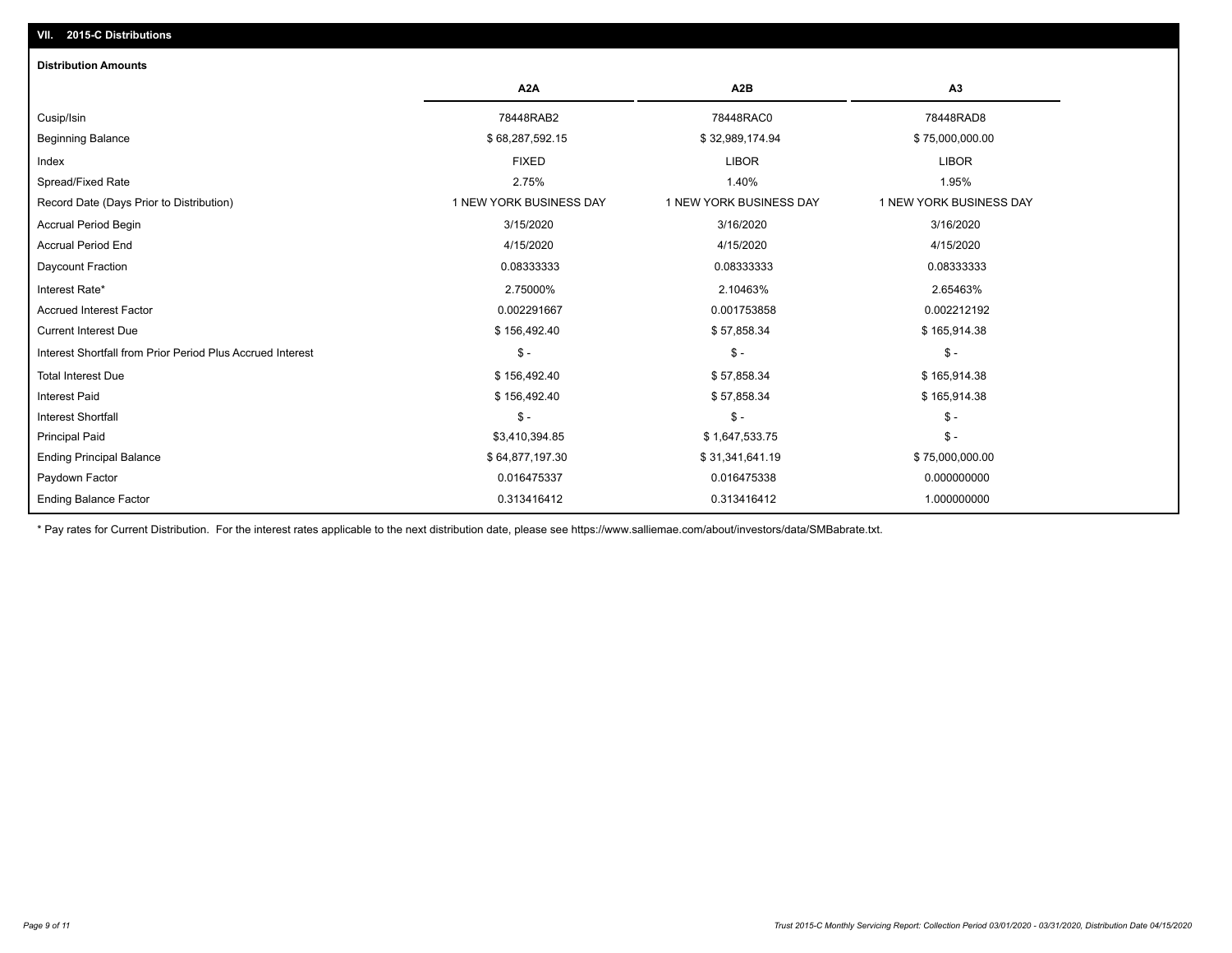| <b>Distribution Amounts</b>                                |                         |                         |
|------------------------------------------------------------|-------------------------|-------------------------|
|                                                            | в                       | C                       |
| Cusip/Isin                                                 | 78448RAE6               | 78448RAF3               |
| <b>Beginning Balance</b>                                   | \$70,000,000.00         | \$50,000,000.00         |
| Index                                                      | <b>FIXED</b>            | <b>FIXED</b>            |
| Spread/Fixed Rate                                          | 3.50%                   | 4.50%                   |
| Record Date (Days Prior to Distribution)                   | 1 NEW YORK BUSINESS DAY | 1 NEW YORK BUSINESS DAY |
| <b>Accrual Period Begin</b>                                | 3/15/2020               | 3/15/2020               |
| <b>Accrual Period End</b>                                  | 4/15/2020               | 4/15/2020               |
| Daycount Fraction                                          | 0.08333333              | 0.08333333              |
| Interest Rate*                                             | 3.50000%                | 4.50000%                |
| <b>Accrued Interest Factor</b>                             | 0.002916667             | 0.003750000             |
| <b>Current Interest Due</b>                                | \$204,166.67            | \$187,500.00            |
| Interest Shortfall from Prior Period Plus Accrued Interest | $\mathcal{S}$ -         | $\frac{1}{2}$           |
| <b>Total Interest Due</b>                                  | \$204,166.67            | \$187,500.00            |
| Interest Paid                                              | \$204,166.67            | \$187,500.00            |
| <b>Interest Shortfall</b>                                  | $\mathcal{S}$ -         | $\frac{1}{2}$           |
| <b>Principal Paid</b>                                      | $\mathsf{\$}$ -         | $\mathsf{\$}$ -         |
| <b>Ending Principal Balance</b>                            | \$70,000,000.00         | \$50,000,000.00         |
| Paydown Factor                                             | 0.000000000             | 0.000000000             |
| <b>Ending Balance Factor</b>                               | 1.000000000             | 1.000000000             |

\* Pay rates for Current Distribution. For the interest rates applicable to the next distribution date, please see https://www.salliemae.com/about/investors/data/SMBabrate.txt.

**VII. 2015-C Distributions**